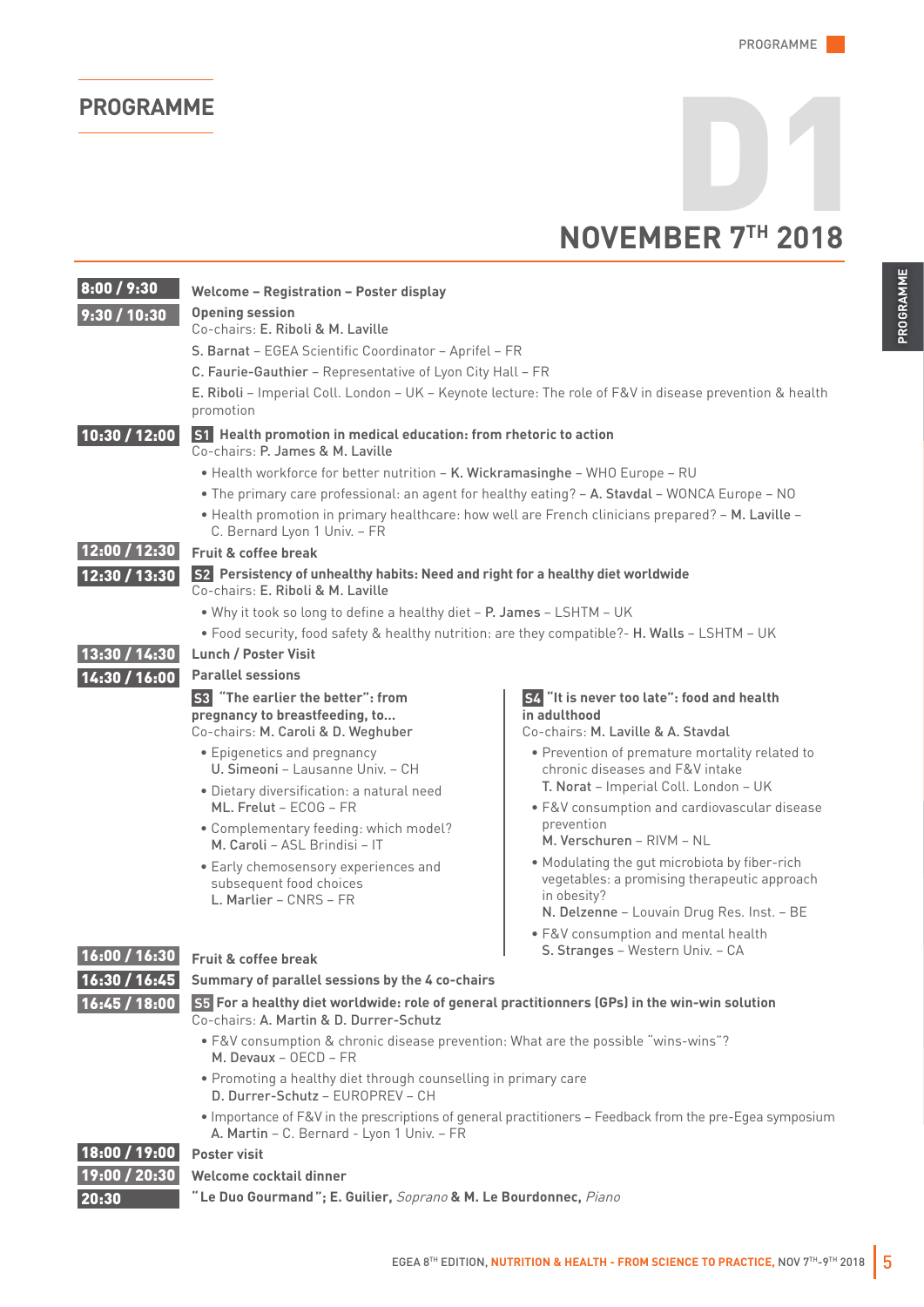# **NOVEMBER 8 TH 2018** D2

#### 10:30 / 12:15 9:00 / 10:30

#### **Parallel sessions**

**Registration - Welcome coffee**

#### **S6 How to make childhood lifestyle healthier?** Co-chairs: M. Nicolino & D. Weghuber

- Children & adolescents obesity: evolution of prevalence in Europe A. Rito – INSA – PT
- Little bests in town: how environment and urbanization can drive children's health D. Van Kann – Fontys University – NL
- Adolescence "the revolution age": How to make a healthy revolution? A. Vania – Sapienza Rome Univ. – IT
- Diet in pregnancy in relation to subsequent maternal and neonatal health F. McAuliffe – Univ. Coll. Dublin. – IE

#### 12:30 / 14:00 **Lunch – Poster visit**

14:00 / 15:30

#### **Parallel sessions**

#### **S8 Childhood obesity care**

Co-chairs: M. Nicolino & D. Weghuber

- Introduction M. Nicolino – Woman-Mother-Child Hosp. Lyon – FR
- Psychological profile to become and to stay obese?
- A. Tanghe Zeepreventorium BE
- Dietary approach to treat obese children D. Weghuber – PMU – AT
- From physical activity to physical fitness D. Thivel – Clermont-Auvergne Univ. – FR

#### **S7 How to prevent undesirable weight gain in adults?**

Co-chairs: P. Ouvrard & L. Letrilliart

- Combining physical activity and healthy diet S. Czernichow – G. Pompidou Hosp. – FR
- How state of the art technology can help people maintain weight loss? J. Stubbs – Leeds Univ. – UK
- How should nutritional advice be administered during a routine consultation? JM. Lecerf – Pasteur Inst. Lille – FR
- Fostering collaboration between General Practitioners and Dietitians to improve nutritional patient care T. Libert – EFAD – FR

#### **S9 Preventing obesity related diseases & brain decline**

Co-chairs: M. Mccarthy & L. Letrilliart

- Improvement F&V intake in weight management in adults with morbid obesity G. De Pergola – Bari Univ. – IT
- Improved lifestyle & decreased diabetes risk over 13 years: the Finnish experience M. Uusitupa – Eastern Finland Univ. – FI
- Current nutrition practices among cardiologists P. Assyag – French Federation Cardiology – FR
- Diet for the mind: what to eat to prevent Alzheimer's and cognitive decline? T. Ngandu – N. Inst. for Health and Welfare – FI

16:30 / 17:00

#### 15:30 / 16:15 **Fruit & coffee break**

### **Reporting of parallel sessions by the 5 co-chairs**

17:00 / 18:30

#### **S10 Food contaminants: when we mix science and politics** (visioconference session) Co-chairs: J. Ramsay & JM. Lecerf

- Organic vegetable products: from perceptions to scientific realities MJ. Amiot-Carlin – INRA – FR
- Endocrine disruptors: What are they and where do we go from here? L. Multigner – INSERM – FR
- Human health risk assessment on the consumption of fruits and vegetables containing residual pesticides M. Valcke – INSPQ – CA
- Why should we believe the evaluations of official bodies? J. Ramsay - EFSA – IT